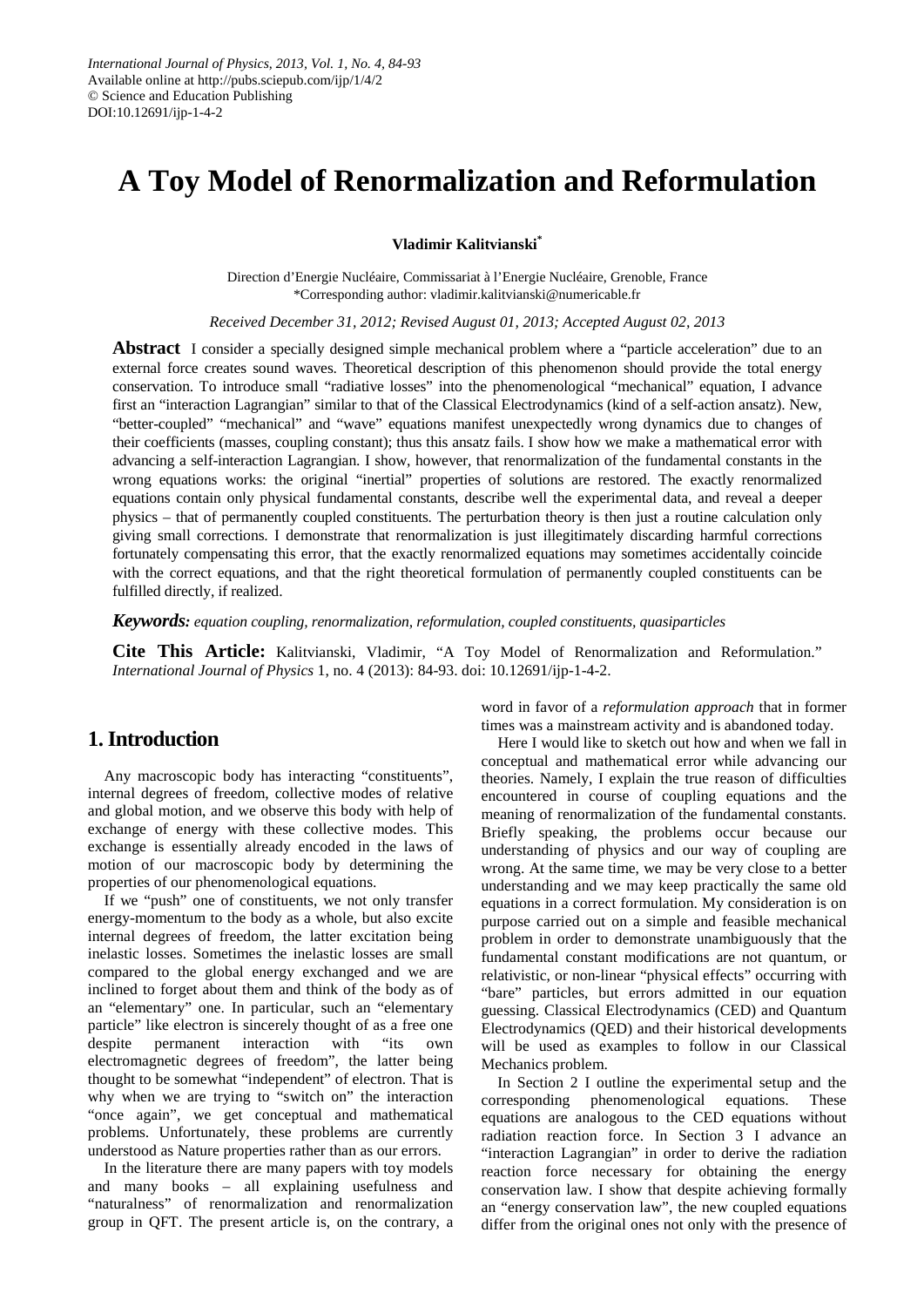a radiation reaction force, but also with other terms that essentially modify the dynamics of our variables. Thanks to a specially designed (mechanical one-mode) problem, the origin of coefficient modifications is clearly visible whereas in QED it is obscured due to the perturbative rather than exact treatment of the "interaction Lagrangian". In Section 4 I fulfil renormalization of the modified constants and arrive at good equations resembling the old ones and containing solely correct radiation reaction force, as was planned in the beginning of Section 3. I analyze the physics contained in these exactly renormalized equations and show that it finally corresponds to our particular mechanical problem. In Section 5 I give a general discussion of the presented material and its further implications.

### **2. Phenomenon to Describe**

The difficulties encountered in CED and QED can be modeled quite reasonably with Classical Mechanics. It is instructive to analyze them to the end. For that, let us consider a macroscopic probe body constructed with a purpose to model a one-mode compound system (Figure 1).



**Figure 1**. Mechanical model of a one-mode compound system

We will suppose that it is a rather rigid shell of a diameter *D* with a core inside connected with springs modelling a 3D oscillator. From the exterior the probe body looks as a solid ball of a mass  $M_p = m_1 + m_2$  and experimentalists do not know its true composition. Neither do we theorists. The energy of oscillations is assumed to be small compared to the body kinetic energy, and experimentally one first establishes Newton equation for this body motion (hereafter also called a "particle"):

$$
M_p \ddot{\mathbf{r}}_p = \mathbf{F}_{ext}(\mathbf{r}_p \mid t) \tag{1}
$$

Eq. (1) contains such fundamental physical notions as a particle position  $\mathbf{r}_p$ , a particle mass  $M_p$ , and an external force  $F_{\text{ext}}$ , all of them being measurable physical quantities and nothing is "bare". As our particle is not really point-like, Eq. (1) is written, strictly speaking, for its geometric center position. Eq. (1) is our analogue to the Lorentz equation for a point-like charge *q* in an external electromagnetic field without radiation reaction forc[e \[1\]:](#page-9-0)

$$
m_q \ddot{\mathbf{r}}_q = q \sqrt{1 - \frac{\dot{\mathbf{r}}_q^2}{c^2} \left[ \mathbf{E}_{ext} + \frac{1}{c} \dot{\mathbf{r}}_q \times \mathbf{B}_{ext} - \frac{1}{c^2} \dot{\mathbf{r}}_q \left( \dot{\mathbf{r}}_q \cdot \mathbf{E}_{ext} \right) \right]}
$$
(2)

The "particle" (1) Lagrangian in an external timedependent potential is

$$
L_p = \frac{M_p \dot{\mathbf{r}}_p^2}{2} - V_{ext} (\mathbf{r}_p \mid t)
$$
 (3)

It is similar to a charge Lagrangian with a known external electromagnetic potential  $A_{ext}$ :

$$
L_q = -m_q c^2 \sqrt{1 - \frac{\dot{\mathbf{r}}_q^2}{c^2}} - q \varphi_{ext} + \frac{q}{c} \dot{\mathbf{r}}_q \cdot \mathbf{A}_{ext}
$$
 (4)

Now let us suppose that after our getting well accustomed to describing our "particle" with (1), experimentalists discovered that even the simplest *acceleration* of our probe body by a constant external force created some weak sound waves with a characteristic frequency  $\omega$ . We will suppose that the waves were discovered experimentally (rather than predicted) and some phenomenological description was then established. For example, experimentalists varied the force absolute value  $F_{ext}$  and its duration  $T$  and found an empiric equation for the oscillation amplitude. Finally, they found that the observed sound amplitude  $A_{sound}$  at some distance  $S \gg D$  is a solution to the following driven oscillator equations (sound damping neglected for instance):

$$
\ddot{A}_{sound} + \omega^2 A_{sound} = \alpha_{sound} \left( S \right) \mathbf{n} \cdot \ddot{\mathbf{r}}_p(t) \tag{5}
$$

This equation is mathematically quite analogous to a CED equation for the amplitude  $\mathbf{E}_k(t)$  of a Fourier harmonic of the transverse electric field (a standing wave) "sourced" with the charge acceleration  $\ddot{\mathbf{r}}_q(t)$ . (Namely the CED equation for one harmonic  $\mathbf{E}_{\mathbf{k}}(t)$  has inspired me to design this mechanical toy model - all other harmonics are excited in the same way so we can study *one* for simplicity). Here  $\alpha_{\text{sound}}(S)$  is an experimentally measurable dimensionless coefficient of efficiency of wave excitation with the particle acceleration (a "coupling" or "pumping efficiency" constant) and the unit vector **n** points out the sound propagation direction from the body. The body velocity  $\dot{\mathbf{r}}_p$  (Doppler effect) and the distance *S* (sound retardation) are assumed reasonably small and thus inessential in our model.

The sound wave amplitude  $A_{sound}$  at a long distance  $S \gg D$  from our "particle" depends, of course, in a known way on this distance and on the angle  $\theta$  between the force and the propagation direction, and we will assume that the measured sound amplitude is proportional to some "true oscillator" amplitude  $r_{\text{osc}}$ , although we do not know much about the true oscillator yet, due to, say, imperfections of experimental facility (for example, it is large compared to *D* ) and thus difficulties in precise local  $(S \approx D)$ measurements. In the following we will suppose that Eq. (5) can be rewritten factually for the 3D oscillation amplitude  $r_{\text{osc}}$  defined from the proportionality  $A_{sound} \propto \mathbf{n} \cdot \mathbf{r}_{osc}$  (kind of limit  $S \rightarrow D/2$  in Eq. (5)). Then the oscillator Eq. (5) can be equivalently written via  $r_{osc}$ , oscillator (unknown) mass  $M_{osc}$ , and (unknown) spring constant  $k$ , i.e., in a more canonical way: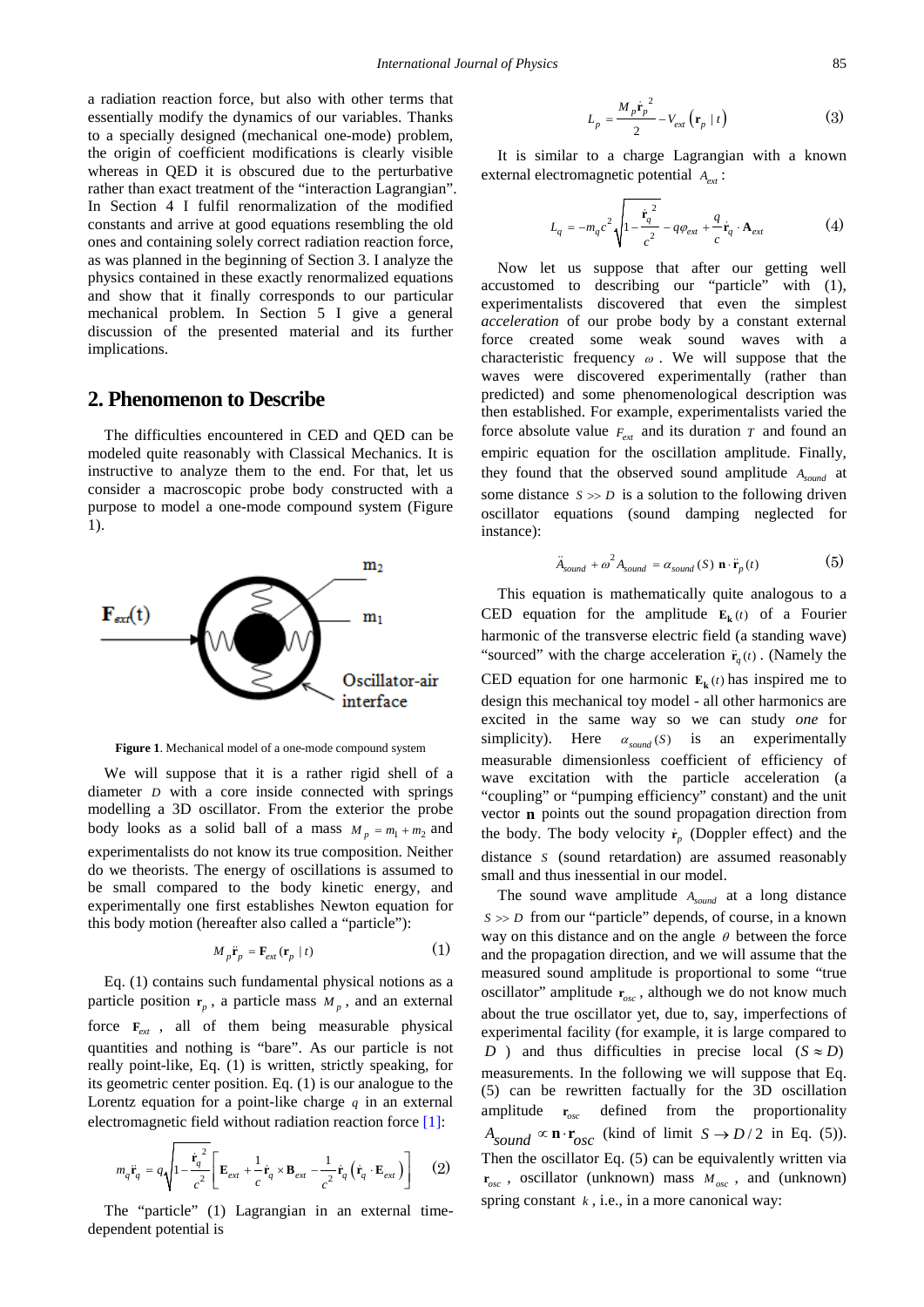$$
M_{osc}\ddot{\mathbf{r}}_{osc} + k \mathbf{r}_{osc} = \alpha M_{osc}\ddot{\mathbf{r}}_p(t), \quad \omega = \sqrt{k/M_{osc}} \tag{6}
$$

As the measured body rigidity, mass  $M_p$ , and the size *D* do not provide the observed and unique frequency, our experimentators continue performing their experiments, and we theorists get busy with the existing description of this phenomenon (1), (6). In particular, it is natural to assume that it is the true oscillator energy that is spent on creating sound waves, the latter being the reason of oscillation damping.

The coupling constant  $\alpha$  of the true oscillator does not depend on any distance by definition (as if it were something like  $\alpha = \alpha(S \approx D/2)$ ). The oscillator Lagrangian corresponding to (6) is then the following:

$$
L_{osc} = \frac{M_{osc}\dot{\mathbf{r}}_{osc}}{2} - k \frac{\mathbf{r}_{osc}}{2} - \alpha M_{osc}\dot{\mathbf{r}}_{osc}\dot{\mathbf{r}}_{p}(t)
$$
 (7a)

where  $\dot{\mathbf{r}}_n(t)$  is a known (given) function of time, namely, the solution to (1). The right-hand side (driving or "pumping") term  $\alpha M_{osc}$   $\ddot{\mathbf{r}}_n(t)$  in (6) is then obtained from

the kinetic part of Lagrange equation  $\frac{d^{2}C_{osc}}{dt^{2}}$ *osc d L dt*  $\frac{\partial L_{osc}}{\partial \dot{\mathbf{r}}_{osc}}$ . Eqs. (1) and (6) are our starting point for guessing a "better-

coupled" system of equations.

Eq. (6) can, however, be equivalently rewritten via the external (known) force:

$$
M_{osc}\ddot{\mathbf{r}}_{osc} + k \, \mathbf{r}_{osc} = \alpha \, \frac{M_{osc}}{M_p} \, \mathbf{F}_{ext} \left( \mathbf{r}_p \left( t \right) \right) \tag{8}
$$

The latter unambiguously shows that the point of external force application (particle) permanently belongs to the oscillator. As well, Lagrangian for (8) can be different in form from (7a) (the difference is a full time derivative):

$$
L_{osc} = \frac{M_{osc} \dot{\mathbf{r}}_{osc}}{2} - k \frac{\mathbf{r}_{osc}^2}{2} + \alpha \frac{M_{osc}}{M_p} \mathbf{r}_{osc} \cdot \mathbf{F}_{ext} (\mathbf{r}_p(t)) \qquad (7b)
$$

i.e., *the starting point form is not unique*. These facts will be "rediscovered" later on, after fulfilling the exact renormalization (see formula (26)), and now we will close our eyes on it and will base our theoretical developments on (6) and (7a) where the pumping term is given via the particle dynamical variables  $\dot{\mathbf{r}}_n(t)$  and  $\ddot{\mathbf{r}}_n(t)$ , like in CED/QED.

Let us note that as soon as the external force stops acting, the "wave system" (6) or (8) decouples from the "mechanical" one (1) and becomes "free". This makes an impression that the "mechanical" and the "wave" systems only interact during body acceleration phase, otherwise they are "independent". This (false) impression will also strongly impact our further theoretical development.

So, at some stage we may well have two equations (1) and (6) established experimentally with help of macroscopic measuring devices describing some non trivial physical phenomena occurring with our macroscopic body, like it was the case in Electrodynamics. Next comes our purely theoretical reasoning. For example, although we do not know the body composition, we may sincerely think it is simple, point-like so that three degrees of freedom suffice to describe it. It is the same what we

usually think of the electron in Electrodynamics – a pointlike elementary object. Now we will try to make ends meet within our simplified "point-like" model.

The main theoretical concern is that we think the theory is not fully developed yet – the particle energy possible variations during acceleration are not related to the oscillator energy gain:  $dE_p = \frac{\partial V_{ext}}{\partial t} dt \neq -dE_{osc}$  $=\frac{\partial V_{ext}}{\partial t}dt \neq -dE_{osc}$ ,  $=-\alpha M_{osc} \dot{\mathbf{r}}_{osc} \ddot{\mathbf{r}}_{ndt}$  . It looks like while establishing experimentally Newton Eq. (1) the corresponding "radiative losses" were not noticeable due to their

# **3. Theory Development I: Better-Coupled Equations**

smallness:  $|\Delta E_{osc}| \ll |\Delta E_{n}|$ .

Now we theorists may want to intervene in order to "reestablish" the energy conservation law. In CED such an intervention led to a mass addendum and to the need of mass renormalization, and here we will follow the CED logic. Namely, we suppose that Eq. (1) is not exact and needs a "radiation resistance" force; Eq. (6) and its solutions being still practically perfect as experimentally justified. Thus, our intention and goal is to preserve solutions of Eq. (6) (that we understand as preserving the form of Eq. (6) as it is) and add a "radiation reaction" term into the particle Eq. (1) so that the total energy gets conserved.

When  $\alpha = 0$ , Eqs. (1) and (6) are decoupled and have their own independent Lagrangians, denoted as (0)  $= \frac{M_p \dot{\mathbf{r}}_p^2}{\dot{\mathbf{r}}_p^2} - V_{ext} (\mathbf{r}_p)$ 2  $V_p^{(0)} = \frac{m_p \mathbf{r}_p}{2} - V_{ext} \left( \mathbf{r}_p \right)$  $L_p^{(0)} = \frac{M_p \dot{\mathbf{r}}_p^2}{\sigma^2} - V_{ext}(\mathbf{r}_p),$ (0)  $M_{osc}r_{osc}^2$   $\frac{1}{L}r_{osc}^2$ 2 2  $\frac{f^{(0)}}{\rho} = \frac{M \cos^2 \theta \sec}{2} - k \frac{I \cos \theta}{2}$  $L_{osc}^{(0)} = \frac{M_{osc}r_{osc}^2}{m} - k \frac{r_{osc}^2}{m}$ . In order to derive the searched "radiation reaction" term for the particle equation, let us construct an "interaction Lagrangian"  $L_{int}$  to them, i.e., the total system Lagrangian, denoted hereafter as  $L_{\text{trial}}$ , is a sum of all of them:  $L_{\text{trial}} = L_p^{(0)} + L_{osc}^{(0)} + L_{\text{int}}$ . Let us try this one:

$$
L_{int} = -\alpha M_{osc} \left( \dot{\mathbf{r}}_{p} \dot{\mathbf{r}}_{osc} - \frac{\eta}{2} \dot{\mathbf{r}}_{p}^{2} \right)
$$
 (9)

Here the cross term  $\propto \dot{\mathbf{r}}_{p} \dot{\mathbf{r}}_{osc}$  gives the desired pumping term  $\propto \ddot{\mathbf{r}}_p$  in the wave equation from  $\frac{d}{dt} \frac{\partial \mathbf{r}_{\text{int}}}{\partial \mathbf{v}_{\text{osc}}}$ *d L dt*  $\frac{\partial L_{\text{int}}}{\partial \mathbf{v}_{osc}}$ . Its *form* is evidently borrowed from  $L_{osc}$  (7a) mentioned above (i.e., it is written *by analogy* with (7a)), but now we think that both  $\dot{\mathbf{r}}_p$  and  $\dot{\mathbf{r}}_{osc}$  must be *unknown* variables in it. Considering  $\dot{\mathbf{r}}_p$  an unknown variable in (9) is our **ansatz** that will make a difference between "insufficiently coupled" Eqs. (1), (6) and the new ones being derived. We think it will simply add the necessary radiation reaction force in Eq. (1).

The quadratic term  $\propto \eta \dot{\mathbf{r}}_p^2$  in (9) simulates here a selfaction contribution analogous to the CED/QED electromagnetic mass and is to some extent a stretch in our mechanical problem (it may correspond to the self-action contribution of the short-range force experienced with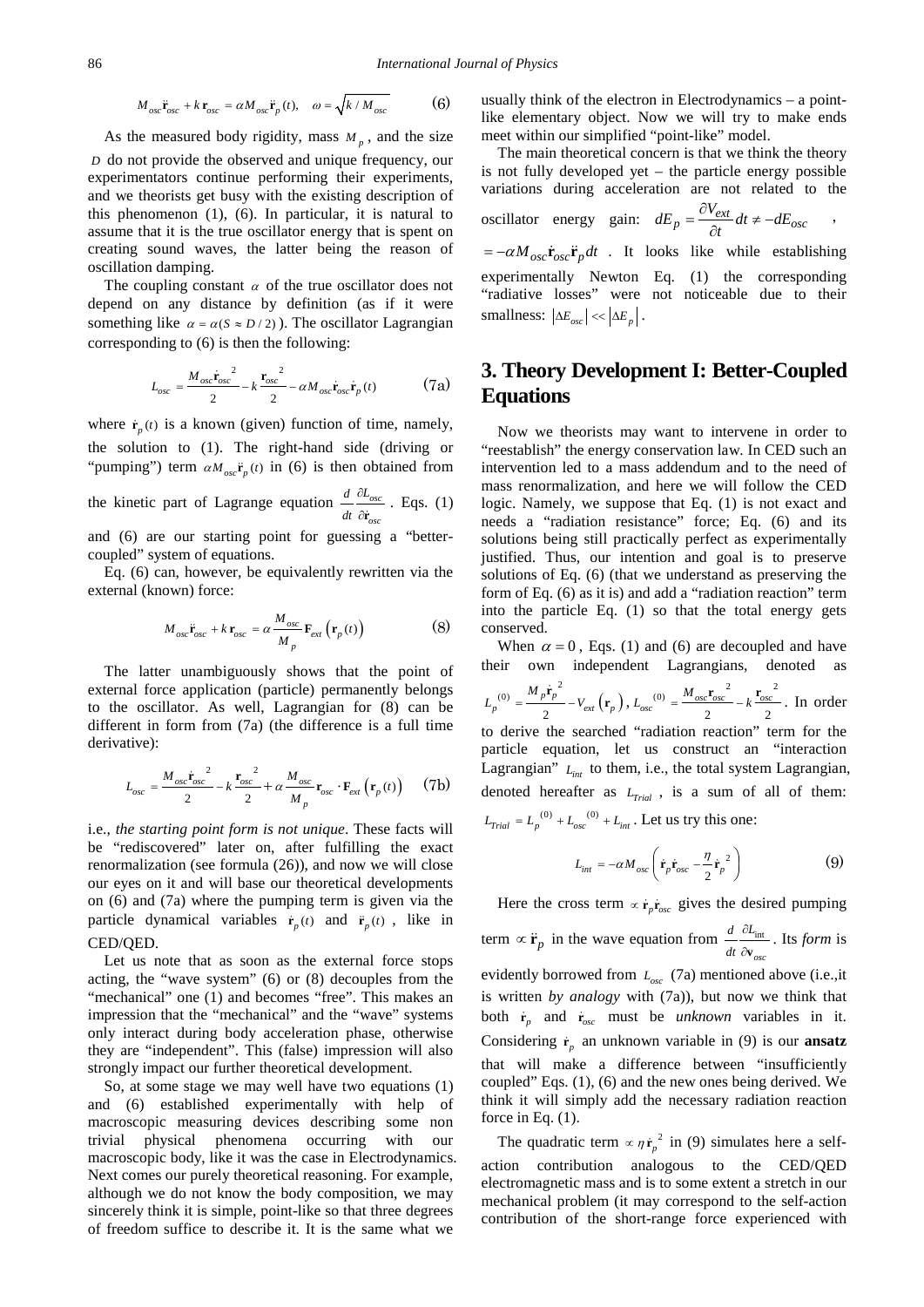other bodies colliding with our "particle"), but we may always advance it with saying that it does not enter into the oscillator equation, so Lagrangian (9) is the "most general one satisfying our requirements".

Lagrangian (9) may be called a "self-interaction" Lagrangian similar to that of CED/QED where both the current  $j_{\mu}$  and its field  $A_{\mu}$  are considered unknown and coupled variables, and the corresponding Lagrangian  $L_{int} = -q\varphi + \frac{q}{c} \dot{\mathbf{r}}_q \cdot \mathbf{A}$  is added to (4). The difference with our mechanical model (1), (6), (9) is mainly in keeping in (9) only one oscillator and in assuming finiteness of the "selfenergy" contribution  $\alpha \eta$  because we do not need an infinite  $\eta$  for our modest purposes.

New, "better-coupled" mechanical and wave equations are the following:

$$
\begin{cases} M_{p}\ddot{\mathbf{r}}_{p} = \mathbf{F}_{ext}(\mathbf{r}_{p} | t) + \alpha M_{osc} (\ddot{\mathbf{r}}_{osc} - \eta \ddot{\mathbf{r}}_{p}), \\ M_{osc} \ddot{\mathbf{r}}_{osc} + k \mathbf{r}_{osc} = \alpha M_{osc} \ddot{\mathbf{r}}_{p}. \end{cases}
$$
(10)

At first glance the oscillator equation has not changed and the particle equation has acquired some "radiation reaction" terms, as we planned.

As well, the zeroth-order approximation of Eqs. (10)  $(\alpha = 0)$  corresponds to an "elastic" particle behavior – whatever the external force is, no oscillations are excited. Thus, our system behavior in this approximation is similar to that of QED – the textbooks have plenty of such "elastic" scattering results: the Mott (Rutherford), Bhabha, Klein-Nishina cross sections, etc.

In the first perturbative order we obtain "radiative corrections" and creation of waves of frequency  $\omega$  due to the particle acceleration  $\ddot{\mathbf{r}}_p^{(0)}(t)$  (à la Bremsstrahlung), etc. In other words, at first (perturbative) glance the "bettercoupled" equation system may look acceptable.

#### **3.1. Energy Conservation in Eqs. (10)**

With Noether theorem or directly from Eqs. (10) we obtain the following conservation law (case  $\partial V_{ext}/\partial t = 0$ ):

$$
\frac{d}{dt}\left(E_p + E_{osc} + L_{int}\right) = 0\tag{11}
$$

The quantity  $E_p + E_{osc} + L_{int}$  is thus conserved. (Here we have a plus sign at  $L_{int}$  because  $L_{int}$  is of a "kinetic" rather than of "potential" nature.)

The energy conservation law (11) does not look as  $E_p + E_{osc} = const$ . There is an additional term here. However, it is quite similar to the CED conservation law with the "resistance" force  $\propto \ddot{r}_a$  where an extra term is also present in the power balance. Compare the CED conservation law (non relativistic approximation):

$$
\frac{d}{dt}\left(E_q + \delta m_q \frac{\dot{\mathbf{r}}_q^2}{2}\right) = -\left(\frac{2e^2}{3c^3}\ddot{\mathbf{r}}_q^2\right) + \frac{2e^2}{3c^3}\frac{d}{dt}(\dot{\mathbf{r}}_q\ddot{\mathbf{r}}_q)
$$
(12)

with ours:

$$
\frac{d}{dt}\left(E_p + \alpha M_{osc}\eta \frac{\dot{\mathbf{r}}_p^2}{2}\right) = -\left(\frac{d}{dt}E_{osc}\right) + \alpha M_{osc}\frac{d}{dt}\left(\dot{\mathbf{r}}_p \cdot \dot{\mathbf{r}}_{osc}\right) \tag{13}
$$

For an impulse external force the last ("extra") terms in Eqs. (12), (13) do not disappear. But for a *quasiperiodical* particle motion we may expect, at least on average, our extra term contribution  $\frac{d}{dt}(\dot{\mathbf{r}}_p \cdot \dot{\mathbf{r}}_{osc})$  to vanish in the finite-difference energy balance [\[2\].](#page-9-1) (The analogy of (13) with (12) for a quasi-periodical motion is the best for a resonance frequency oscillator with its growing average energy  $\overline{E}_{osc}$ .) Hence, the energy conservation law has been "reestablished" with (9) in the same way as it was done in CED.

#### **3.2. Discussion of Equation System (10)**

Let us now see whether we really achieved what we wanted while reestablishing the energy conservation law. The system (10) can be cast in the following form:

$$
\begin{cases}\n\tilde{M}_p \ddot{\mathbf{r}}_p = \mathbf{F}_{ext}(\mathbf{r}_p | t) + \alpha M_{osc} \ddot{\mathbf{r}}_{osc}, \\
\tilde{M}_{osc} \ddot{\mathbf{r}}_{osc} + k \mathbf{r}_{osc} = \alpha \frac{M_{osc}}{\tilde{M}_p} \mathbf{F}_{ext}(\mathbf{r}_p | t),\n\end{cases}
$$
\n(14)

where

$$
\begin{cases}\n\tilde{M}_p = M_p \left( 1 + \eta \alpha \frac{M_{osc}}{M_p} \right) = M_p + \eta \alpha M_{osc}, \\
\tilde{M}_{osc} = M_{osc} \left( 1 - \alpha^2 \frac{M_{osc}}{\tilde{M}_p} \right).\n\end{cases}
$$
\n(15)

Here in the particle equation we joined two acceleration terms in one and obtained  $\tilde{M}_p$ . Then we inserted  $\tilde{r}_p$  from the new particle equation into the oscillator one to express the pumping term via the external force, as in Eq. (8).

According to the "particle" equation in Eqs. (14), the particle inertial properties have changed: the kinetic energy of free motion acquired an addendum and with a given external force the particle solution  $\mathbf{r}_p(t)$  will manifest now a different behavior due to the potential selfaction contribution  $\propto \eta$ . For example, in case of a lowfrequency external force when the "radiation reaction" is really negligible ( $\omega_{ext} \ll \omega$ ), the equation solution corresponds to a motion of a modified mass  $\tilde{M}_p$  in the external field. We did not want it. Moreover, if we weigh our particle with a spring scale in a static experiment  $({\bf F}_{ext})_z = M_p g - K \cdot z = 0$ , we naturally obtain  $M_p$  as the particle mass. Gravity force term, if present in  $\mathbf{F}_{ext}$ , does not acquire any "mass correction" due to our "coupling" (11), so the "bare" mass  $M_p$  (if we decide to call it "bare" now) and the "correction"  $\eta \alpha M_{osc}$  are in principle experimentally distinguishable. Here the situation is quite similar to that in CED despite it is often erroneously said that  $m_q$  and  $\delta m_q$  come always in sum and are "indistinguishable".

Our new oscillator equation in Eqs. (14) has changed too: the oscillator kinetic term and the coupling constant  $\alpha$  have also acquired additional factors. It means that even in absence of external force the oscillator *proper* frequency will be different now. Indeed, with dividing (14) by  $M_{osc}$ , one can obtain: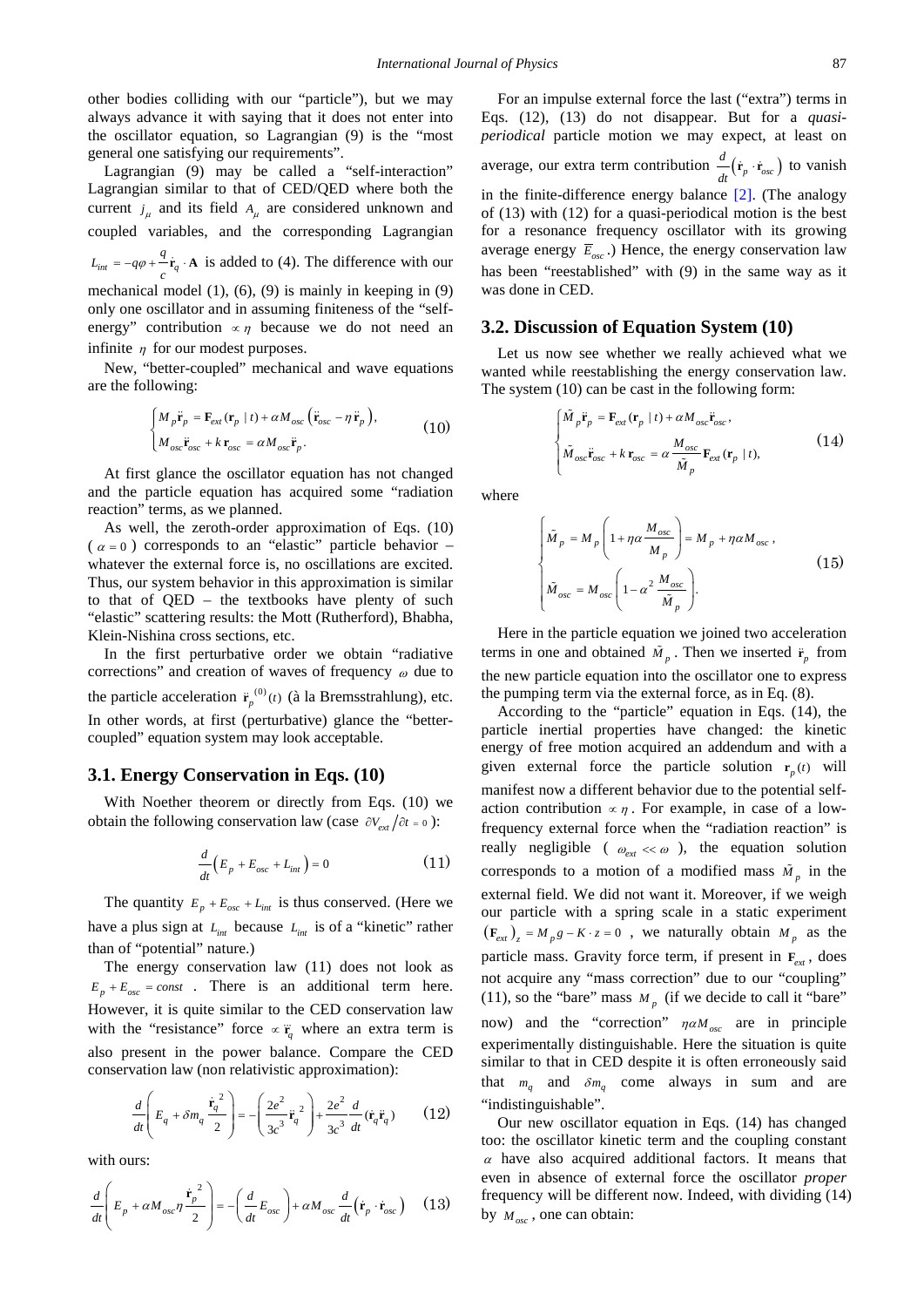$$
\begin{cases}\n\ddot{\mathbf{r}}_{osc} + \tilde{\omega}^2 \, \mathbf{r}_{osc} = \tilde{\alpha} \frac{\mathbf{F}_{ext}}{M_p}, \quad \tilde{\omega} = \omega \left( 1 - \alpha^2 \frac{M_{osc}}{\tilde{M}_p} \right)^{-1/2}, \\
\tilde{\alpha} = \alpha \left[ \left( 1 + \eta \alpha \frac{M_{osc}}{M_p} \right) \left( 1 - \alpha^2 \frac{M_{osc}}{\tilde{M}_p} \right) \right]^{-1}.\n\end{cases}
$$
\n(16)

In particular, the oscillator mass modification is similar to a photon mass (solution frequency) modification in a gauge non-invariant regularization scheme in QED. If solutions of Eqs. (14) are expanded in powers of  $\alpha$ , the corresponding undesirable corrections will appear in the perturbative series, as in QED.

But why all this has happened? We did not plan it in our theory development! Well, it was not immediately visible in the perturbative treatment of (10) mentioned briefly above, but our replacing a known time-dependent function  $\ddot{\mathbf{r}}_p(t) = \mathbf{F}_{ext}(\mathbf{r}_p(t))/M_p$  in the right-hand side of (6) with unknown (searched) variable  $\ddot{\mathbf{r}}_p$ , which is in turn strongly coupled to unknown  $\ddot{\mathbf{r}}_{osc}$  in (10), *was an intervention* into our oscillator equation. In other words, the oscillator equation appearance (form) in (10), i.e., its similarity to (6), is deceptive and misleading. Not having noticed this fact was our elementary mathematical error and thus we have changed the oscillator equation contrary to our intention. Therefore, there is no here any "fundamental physics of bare particles" whose "interactions" (9) modify the fundamental constants. Indeed, if in our theory development we had proceeded from the numerically equivalent wave Eq. (8), expressed via the driving force  $\mathbf{F}_{ext}(\mathbf{r}_p)/M_p$  (i.e., via *another combination of variables*) instead of variable  $\ddot{\mathbf{r}}$  in the right-hand side, we would not have spoiled the wave equation coefficients with injecting the right term  $\alpha M_{\text{osc}}$  into the mechanical equation. In other words, in developing a better equation system, we should have kept the right physical mechanism (preserving the right "spirit") rather than to keep its "form" (6) (or appearance) at any expense.

Now, what is the use of a formal "energy conservation law" (11) if the new equations describe some "physical systems" quite different from the original ones? We cannot keep to our ansatz (guess) (9) just on the pretext that it provides some formal "conservation law". We should find another approach to our problem – introducing a radiation reaction term.

Such was the true situation encountered first in CED and later on in QED where the equation coupling is made also with the famous self-action ansatz advanced to reestablish the conservation laws. Indeed, when the external field  $A_{ext}$  is known, as in Eqs. (2), (4), the charge "interaction Lagrangian" density  $(\mathcal{L}_{int})_a \propto j \cdot A_{ext}$  does not lead to troublesome particle equations. As well, when the charge motion  $j_{ext}$  is known, the field "interaction" Lagrangian" density  $(\mathcal{L}_{int})_A \propto j_{ext} \cdot A$  doest not lead to troublesome field solutions either – the retarded potentials are good and the Maxwell equations with known  $j_{ext}$  is the special relativity basis. In other words, as long as the particle and field equations are "partially decoupled", they have clear physical meaning with physical constants in

them. It is the self-action ansatz  $(\mathcal{L}_{int})_{aA} \propto j \cdot A$  (i.e., with both variables *j* and *A* considered unknown and coupled in the same form) which is responsible for spoiling particle and field equations and my purpose here was just to make it evident. The self-action ansatz preserves the equation "form", not the "spirit".

Below comes a quote how J. Schwinger perceived equation spoiling with such a coupling (see  $[3]$ , page 416): "*In putting together these various equations, the physical meaning of the symbols <sup>e</sup> and <sup>m</sup> had seemed to be clear. Is it true? Not at all. Through the innocent process of combining these equations into a non-linear coupled system, the physical meanings of all the symbols have changed. They no longer refer to the physical particles…*".

Neither the principle of least action, nor the Lorentz invariance and the gauge nature of  $(\mathcal{L}_{int})_{ad} \propto j \cdot A$ , nor the formal Noether theorem has helped guess correct CED and QED equations, unfortunately. These equations, as we know, need further modifications like renormalization (discarding certain terms), soft diagram summation, etc., to arrive at physically meaningful results. The formal analogy with "partially decoupled" cases mentioned above did not work here – it produced an undesirable "selfamplification", figuratively speaking.

In CED and QED there was a period of searching for better theory formulations (H. Lorentz, H. Poincaré, M. Born, L. Infeld, P. Dirac, R. Feynman, A. Wheeler, F. Bopp, F. Rorhlich to name a few, see [\[4,5\]\)](#page-9-3). P. Dirac was explicitly calling our interaction  $({\mathcal L}_{int})_{ad} \propto j \cdot A$  and the

concepts behind it wrong. However, no satisfactory equations were proposed because of lack of right physical ideas. And in addition, renormalization of the fundamental constants in perturbative solutions happened to lead to nice results in some rare, but important cases; that is why constructing *renormalizable* theories has gradually become the mainstream activity. Nowadays the fact of coefficient modifications due to "interaction" similar to (9) is used in QFT not as evidence of the interaction term being wrong, but as a "proof" of the original constants (and particles) being non physical, "bare" ones [\[6\].](#page-9-4) The latter can be called a "theoretical discovery of non observable bare particles and their physics" and is nothing else but self-fooling. No bare particles were in our experiments, neither in the project of our theory development. Some people do not see the mathematical error made and perceive an accidental success of renormalization as a real "physical phenomenon". The key point in this errancy is an implicit and unsubstantiated claim that *our guess* (a bad theory) is right; that it *must* describe and describes the experiments, and for this (wrong) reason the blame is transferred from our bad corrections to the good original fundamental constants.

In order to make our construction (14) work, we too are going first to follow the renormalization prescription. Fortunately, in (14) it can be done exactly rather than perturbatively, i.e., in each order.

# **4. Theory Development II: Renormalizations in Equations (14)**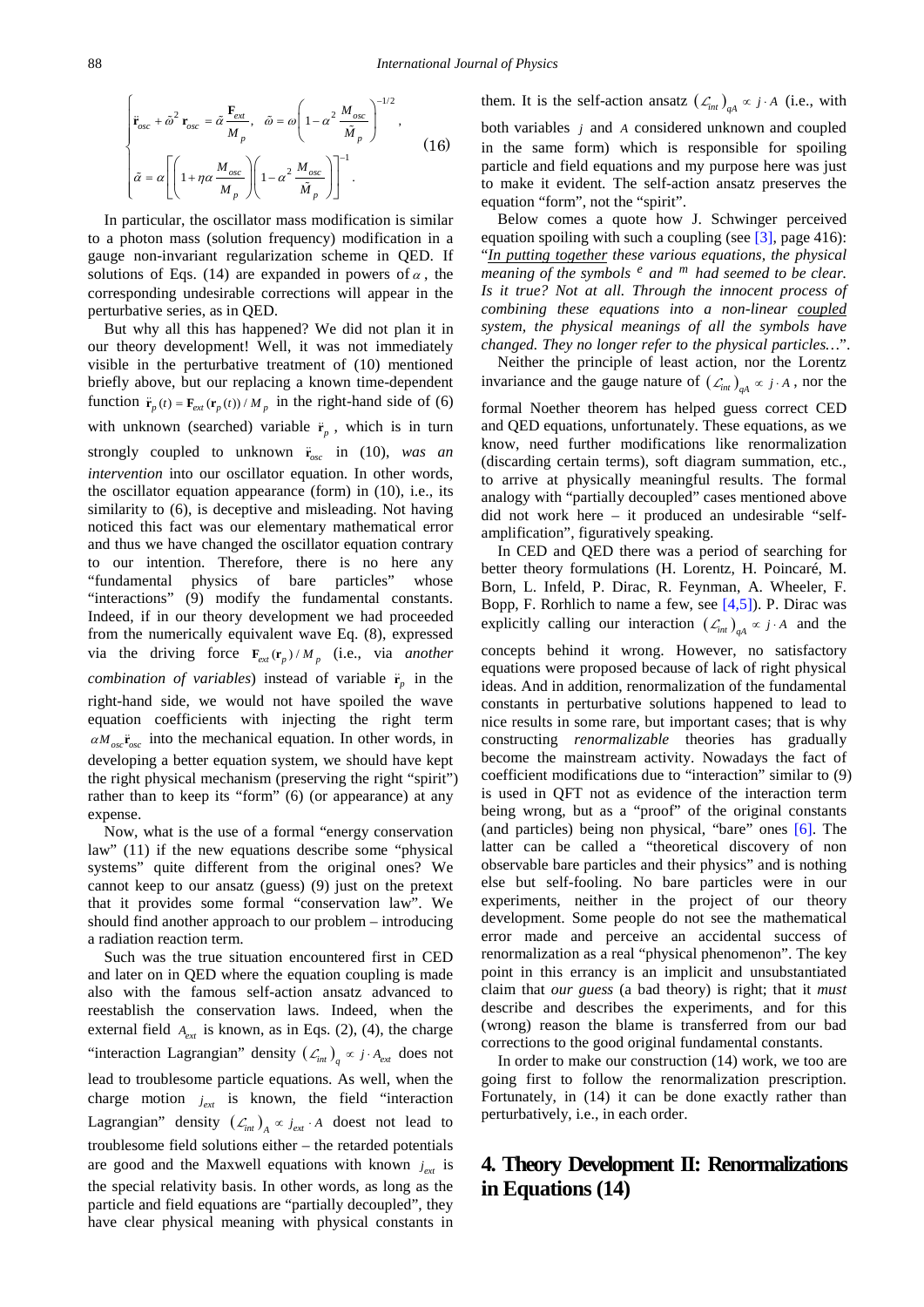Speaking specifically of our particle, its mass renormalization means calling the whole combination  $\tilde{M}_p$ "the physical mass" and using for it the old numerical value from (1). This is equivalent to discarding the whole "correction"  $\propto \eta$  in (15). After that we restore at least the right inertial properties of our solution  $r_p(t)$ . We do not know yet if the resulting equation becomes good for the radiation reaction description, but we hope for it.

As well, we see that it is not enough to "repair" the system (14): the oscillator mass in (15) or proper frequency and the coupling constant in (16) are still different from those in (6).

Now we renormalize the oscillator mass  $\tilde{M}_{osc}$  in (15) or coupling  $\tilde{\alpha}$  in (16) with discarding the terms  $\propto \alpha^2$ . Thus, with only two "independent" renormalizations we can "obtain" an exactly renormalized equation system:

$$
\begin{cases}\nM_{p}\ddot{\mathbf{r}}_{p} = \mathbf{F}_{ext}(\mathbf{r}_{p} \mid t) + \alpha M_{osc}\ddot{\mathbf{r}}_{osc}, \\
M_{osc}\ddot{\mathbf{r}}_{osc} + k \mathbf{r}_{osc} = \alpha \frac{M_{osc}}{M_{p}} \mathbf{F}_{ext}(\mathbf{r}_{p} \mid t).\n\end{cases}
$$
\n(17)

This system only contains the physical fundamental constants in the same sense as they were contained in the original phenomenological Eqs. (1) and (6). As well, after renormalizations, we have an additional "radiation reaction" force  $\alpha M_{osc} \ddot{\mathbf{r}}_{osc}$  that we have been looking for. Fortunately, this system is correct and no coefficient modification is necessary anymore. Perturbation theory in powers of  $\alpha$  is still possible and it resembles that of QED with its infrared difficulties, but our perturbative solutions can be essentially improved with building new zerothorder approximations taking into account exactly some terms depending on  $\alpha$  (§ 4.2).

In terms of "interaction Lagrangian", this exact renormalization is equivalent to and can be implemented as formally adding the following "counter-terms"  $L_{CT}$  to

our "trial" Lagrangian  $L_{\text{trial}} = L_p^{(0)} + L_{\text{osc}}^{(0)} + L_{\text{int}}$ :

$$
L_{Phys} = L_{Trial} - \alpha \eta \frac{M_{osc} \dot{\mathbf{r}}_p^2}{2} + \alpha^2 \left(\frac{M_{osc}}{M_p}\right)^2 \frac{M_p \dot{\mathbf{r}}_{osc}^2}{2}
$$
 (18)

It means subtracting from (9) the self-action contribution proportional to  $\eta$  (it has never been useful in Physics, to tell the truth), leaving there the cross term <sup>∝</sup> *p osc* **r r** (partially needed for coupling Eqs. (1) and (6)), and adding a quadratic in  $\alpha$  kinetic term to the oscillator kinetic energy to cancel the oscillator mass modification (oscillator "self-action") arising due to that awkward cross term. Unlike in QFT, here the subtraction can be done exactly rather than anew in each order. In particular, some part of the "new interaction"  $L_{int} + L_{CT}$  can and should be taken into account exactly into new zeroth-order approximations that will give different (improved) perturbation expansions with improved description of physics. This will be shown later, in § 4.2, devoted to the perturbative treatment of Eqs. (17), and now let us discuss new physics contained in the exactly renormalized equations.

#### **4.1. Discussion of Renormalized System (17)**

Now, let us analyze our equations (17) and their new physics, if any. First of all, the oscillator equation in it is rather "decoupled" from the particle one – it is directly influenced with the external force, as in (8). The total decoupling occurs in case of a uniform external force  ${\bf F}_{ext}(t)$ . So, after renormalizations, we returned to the right

equation and solutions for  $r_{\text{osc}}$ , fortunately.

But let us look at the particle equation:  $r<sub>n</sub>$  is now influenced with the oscillator motion in a "one-way" way! If an external force of a limited duration *T* pushes our particle and excites the oscillator, the latter oscillates freely afterwards, but the particle gets these free oscillations as an external known force now:  $\ddot{\mathbf{r}}_n \propto \ddot{\mathbf{r}}_{osc}(t)$ . Did we expect such a "feedback" from the oscillator in the beginning of our program of reestablishing the energy conservation law? Didn't we expect decoupling equations in absence of external forces (acceleration)? Meanwhile the force  $\propto \ddot{\mathbf{r}}_{osc}$  is now always present in the particle equation. Remember, we still do not know the particle composition and think it is a point-like object.

What should we think of our system (17)? Wrong again? Here a more fine comparison with experimental data can give us an ultimate answer since renormalizations (subtractions) do not guarantee correctness of the "interaction remainder". And let us suppose that our experimentalists discover, with sophisticated optical and acoustical measurements, that indeed, during and after force acting, our probe body actually vibrates *as a whole* (rather than changes its shape) in a qualitative agreement with the "vibrating" solution  $r_p(t)$  from (17), so the mechanical part of (17) is also right. We do not need to repair any equation anymore, fortunately. We are certainly lucky and now it is our understanding that needs a repair.

Indeed, we wanted better-coupled equations, namely, a "feedback" from the oscillator to the particle motion and we got it. It lasts longer than foreseen, and now the particle acceleration  $\ddot{\mathbf{r}}$  does not influence the oscillator when the force ceased acting ( $\mathbf{F}_{ext} = 0$ ). How can that be? It can be so only if our particle belongs to the oscillator and conversely. The particle oscillations  $\ddot{\mathbf{r}}_n \propto \ddot{\mathbf{r}}_{osc}(t)$  do not serve as a "pumping term" to the oscillator equation if the particle is just an oscillator piece. This is the right understanding of physics contained directly in (17). To see it better, let us introduce another dynamical variable (we join kinetic terms in (17)):

$$
\mathbf{R} = \mathbf{r}_p - \alpha \frac{M_{osc}}{M_p} \mathbf{r}_{osc}
$$
 (19)

Then we obtain the equations:

$$
\begin{cases}\nM_{p}\ddot{\mathbf{R}} = \mathbf{F}_{ext}(\mathbf{R} + \alpha \frac{M_{osc}}{M_{p}}\mathbf{r}_{osc} | t), \\
M_{osc}\ddot{\mathbf{r}}_{osc} + k \mathbf{r}_{osc} = \alpha \frac{M_{osc}}{M_{p}}\mathbf{F}_{ext}(\mathbf{R} + \alpha \frac{M_{osc}}{M_{p}}\mathbf{r}_{osc} | t).\n\end{cases}
$$
\n(20)

If the external force is uniform (no space arguments), the variable **R** does not have those oscillations even though the force is on. Also, after the force ceased acting, the equation for **R** describes a free motion. It looks as an equation for the center of mass (CM) of a compound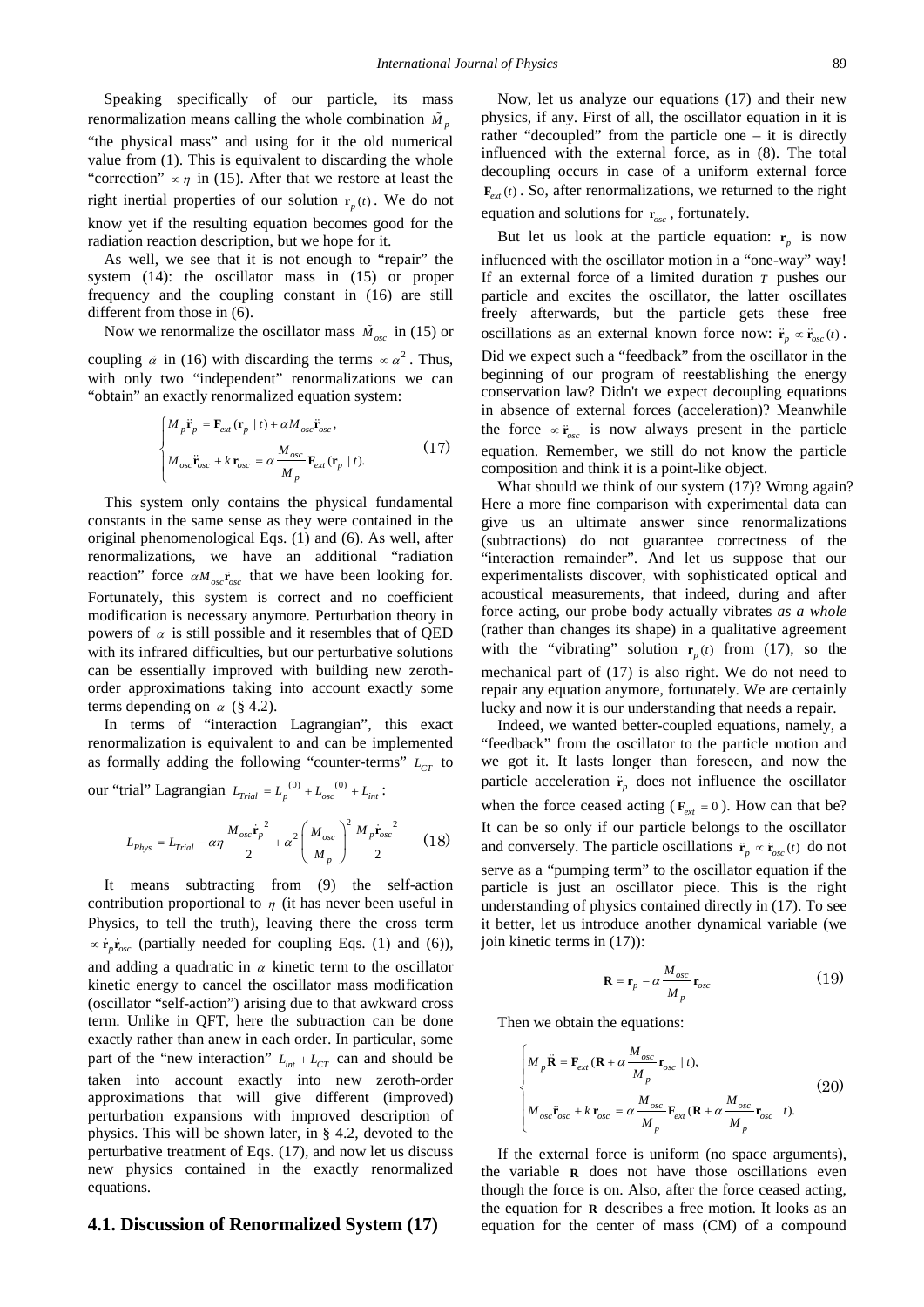system where our particle is bound to something else with an elastic potential. ( **R** may be called a "smooth" variable.) The oscillator equation can be understood now as an equation for a relative/internal motion in a compound system. Hitting our particle excites the internal motion in the system and transfers some kinetic energy to the system as a whole. This is what the correct Eqs. (20) say. It may only happen if the body is a coupled (compound) system containing constituents and the external force only acts on *one* of its constituents. A feasible model for such a system ("rigid shell and a core") is already given in Fig. 1, but now we inferred it exclusively from the physical analysis of correct equations (20).

Then  $M_p$  is in fact the *total mass* of the system:  $M_p = M_{tot}$ , and  $M_{osc}$  is the reduced mass  $\mu$  involved in the relative motion equation. Indeed, if we take a couple of particles (constituents) with  $m_1$  and  $m_2$  coupled with a spring *k* and separate the corresponding variables  $\mathbf{R} = (m_1 \mathbf{r}_1 + m_2 \mathbf{r}_2) / (m_1 + m_1)$  and  $\mathbf{r}_r = \mathbf{r}_1 - \mathbf{r}_2$ , we will obtain precisely equations (20) with  $M_p = M_{tot} = m_1 + m_2$ ,  $M_{osc} = \mu = \frac{m_1 m_2}{M}$  $=\mu = \frac{m_1 m_2}{m_1}$ , and  $\alpha = \frac{M_{tot}}{m_2}$ . The true oscillator

*Mtot* 2 coordinate  $r_r = r_1 - r_2$  describes, as we see now, the relative/internal motion in this compound system, and the oscillating part of  $r_1$  and thus the sound amplitude  $A_{sound}$ are naturally proportional to it:  $\mathbf{r}_1 = \mathbf{r}_p = \varepsilon \cdot \mathbf{r}_r + \mathbf{R}$ ,  $\varepsilon = m_2 / M_{tot}$ , **R** being a much smoother function.

Thus, we figured out the right physics of coupling from the correct equations. It is very different from the "bare particle physics". Our constituent particles are not bare, but permanently coupled physical ones. The energy conservation law for such a system is simple and it reads: the external force work  $-\Delta V_{ext}$  done on displacing the *constituent* particle from  $\mathbf{r}_p(t_1)$  to  $\mathbf{r}_p(t_2)$  is spent on changing the center of mass kinetic energy and on changing the relative motion (internal) energy of the compound system, both works being additive:

$$
\begin{cases}\n-\Delta V_{ext} = \Delta \left(\frac{M_p \dot{\mathbf{R}}^2}{2}\right) + \Delta E_{osc}, \\
E = \frac{M_p \dot{\mathbf{R}}^2}{2} + V_{ext} \left(\mathbf{R} + \alpha \frac{M_{osc}}{M_p} \mathbf{r}_{osc}\right) + \frac{M_{osc} \dot{\mathbf{r}}_{osc}^2}{2} + k \frac{\mathbf{r}_{osc}^2}{2}.\n\end{cases}
$$
\n(21)

Lagrangian (18) in these variables is the following:

$$
L_{Phys} = \frac{M_p \dot{\mathbf{R}}^2}{2} - V_{ext} \left( \mathbf{R} + \varepsilon \cdot \mathbf{r}_{osc} \right) + \frac{M_{osc} \dot{\mathbf{r}}_{osc}}{2} - k \frac{\mathbf{r}_{osc}^2}{2} . (22a)
$$

It differs from *E* (21) by the minus signs at the potential energies. Equation coupling occurs here via the external potential argument  $r_p$ , not via a product like in (9).

Hence, our original problem of reestablishing conservation laws has a *reasonable physical resolution* different from our first attempt (9-10) furnished with obligatory renormalizations (subtractions). As J. Schwinger wrote in [\[3\],](#page-9-2) page 420: "*This way of putting the*  *matter can hardly fail to raise the question whether we have to proceed in this tortuous manner of introducing physically extraneous hypotheses only to delete these at the end in order to get physically meaningful results. Clearly, there would be a great improvement, both conceptually and computationally, if we could identify and remove the speculative hypotheses that are implicit in the unrenormalized equations, thereby working much more at the phenomenological level. …I continue to hope that it has great appeal to the true physicist (Where are you?).*"

Let us note that system (17) is factually written in so called mixed (not yet separated) independent variables: an individual coordinate  $r_1 = r_n$  and a relative one  $r_r = r_1 - r_2 = r_{osc}$ . Such a formulation contains a cross term in Lagrangian, like in Eq. (7a), and the total mass  $M_{tot}$  at the constituent particle-1 acceleration  $\ddot{\mathbf{r}}_i$ :

$$
L = \frac{m_1 \dot{\mathbf{r}}_1^2}{2} - V_{ext}(\mathbf{r}_1) + \frac{m_2 \dot{\mathbf{r}}_r^2}{2} - k \frac{\mathbf{r}_r^2}{2} - m_2 \left(\dot{\mathbf{r}}_1 \dot{\mathbf{r}}_r - \frac{\dot{\mathbf{r}}_1^2}{2}\right)
$$
 (22b)  

$$
\begin{cases} m_1 \ddot{\mathbf{r}}_1 = \mathbf{F}_{ext}(\mathbf{r}_1 \mid t) - m_2 (\dot{\mathbf{r}}_1 - \ddot{\mathbf{r}}_r), \\ m_2 \ddot{\mathbf{r}}_r + k \mathbf{r}_r = m_2 \ddot{\mathbf{r}}_1. \end{cases}
$$
 (23)

This formulation and its solutions are similar *in form* to our wrong Eqs. (10) with Lagrangian (9). The exact formulation in terms of mixed variables is, of course, correct, but the perturbation theory here starts from the "wrong" masses  $m_1$  and  $m_2$ , and a part of perturbative corrections serve here to build  $M_{tot}$  and  $\mu$  from  $m_1$  and  $m<sub>2</sub>$  involved in the perturbative solutions. The perturbation theory for the wrong Lagrangian (9) starts, on the contrary, from the right masses  $M_{tot}$  and  $\mu$ ; that is why all corrections to masses in (10), (14) are not necessary and harmful, and after discarding them we luckily "restore" the right solutions.

System (20) can be cast in the following interesting form:

$$
\begin{cases}\nM_p \ddot{\mathbf{R}} = \mathbf{F}_{ext} (\mathbf{R} + \alpha \frac{M_{osc}}{M_p} \mathbf{r}_{osc} | t), \\
M_{osc} \ddot{\mathbf{r}}_{osc} + k \mathbf{r}_{osc} = \alpha M_{osc} \ddot{\mathbf{R}}.\n\end{cases}
$$
\n(24)

It resembles (1) with (6), but the equation for **R** is kind of "non local" – the force argument is shifted by the other variable and it provides the "radiation reaction" effect on **R** (compare it with the "local" Eqs. (17)). Note, Eqs. (24) in the zeroth order on the force gradient (or partially averaged) have the same look and numerical solutions as our original Eqs. (1) and (6). Thus, transition from the approximate Eqs.  $(1)$ ,  $(6)$  to the exact ones  $(24)$  may be achieved with "enlarging" the external force argument (see (19)) if these equations are understood correctly (see Section 5).

As well, equation system (24) has an advantage over the others because it is in fact a more general one and is the only appropriate formulation in situations when we do not know the studied body "composition". Indeed, in a more realistic case when the "body" cannot be disassembled into simple mechanical pieces like "points" with  $m_1$ ,  $m_2$ , and a spring  $k$ , it is still possible to study experimentally the center of mass motion and the normal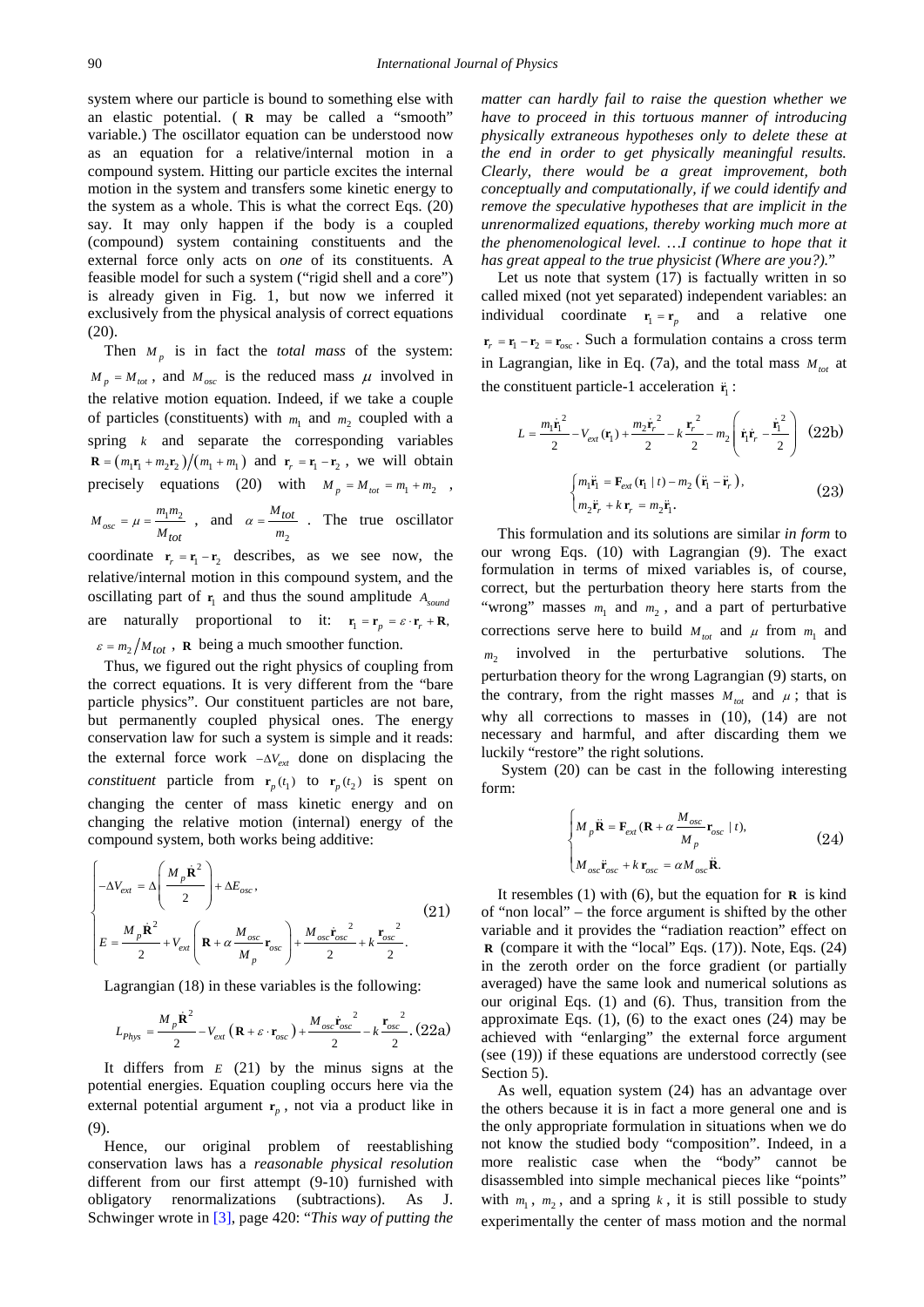modes of the compound system in question, so an equation system à la (24) with (19) is the right phenomenological framework for that.

#### **4.2. Perturbation Theory for Eqs. (20), (24)**

The external force argument  $\mathbf{R} + \varepsilon \mathbf{r}_{osc}$  is different from **R** , so the equations in (20) or (24) are coupled in general case. It may be convenient to expand the force "around" **R** if the corresponding force difference contribution  $\delta \mathbf{F}_{ext} = \mathbf{F}_{ext}(\mathbf{r}_p) - \mathbf{F}_{ext}(\mathbf{R})$  is relatively small. This "gradient

term" 
$$
(\delta F_{ext})_i \approx \alpha \frac{M_{osc}}{M_p} \left( r_{osc}^{(0)} \right)_k \frac{\partial (F_{ext})_i}{\partial R_k}
$$
 has another small

perturbative parameter different from just  $\alpha$ ; the latter is already involved in the zeroth-order solutions  $\mathbf{r}_{\text{av}}^{(0)}(a)$ and

$$
\mathbf{r}_p^{(0)}(\alpha) = \mathbf{R}^{(0)} + \alpha \frac{M_{osc}}{M_p} \cdot \mathbf{r}_{osc}^{(0)}(\alpha)
$$
 (25)

In terms of Lagrangian, the corresponding approximate potential energy is the following (compare it with Eqs. (3) and (7b)):

$$
V_{ext}(\mathbf{r}_p) \approx V_{ext}(\mathbf{R}) - \alpha \frac{M_{osc}}{M_p} \mathbf{r}_{osc} \cdot \mathbf{F}_{ext}(\mathbf{R}^{(0)}(t)).
$$
 (26)

The advantage of this perturbation scheme is especially clear in case of a uniform external force  $\delta \mathbf{F}_{ext} = 0$  when the variables **R** and  $r_{osc}$  are completely separated and Eq. (25) turns into the exact solution.

No conceptual and/or mathematical difficulties can be expected on this way since the exact Eqs. (20), (24) are physical, have physical solutions, and the zeroth-order equations with  $\mathbf{F}_{ext}(\mathbf{R}^{(0)})$  in each of them capture already well the exact solution properties. In particular, both in Classical and Quantum Mechanical treatments the oscillator modes (including "soft" ones  $\mathbf{r}_{osc} \propto 1 / \omega$ ) are already automatically excited in this approximation and an inclusive (average) picture becomes natural. The latter result is achieved in QED only with a forced and heavy summation of divergent soft contributions to all perturbative orders because nothing from its interaction Lagrangian "patched" with counter-terms  $L_{int} + L_{CT}$  is included into the zeroth-order approximation like (25) ( $\alpha$ still being an expansion parameter there).

Adding an interface-air interaction makes it possible to damp the excited oscillations. Measuring the total sound energy gives the necessary data for determining  $\mu$  and  $\alpha$ of the true oscillator as well as the damping constant.

Interaction with the body in a direct contact (shortrange force) is similar to the interaction with the total field of a charge including its short-range "near field" in CED.

With the correct physics description (19), (20), (24), we may now calculate the results of collision of any such compound bodies, Doppler and retardation effects at any distance *S* without conceptual and mathematical difficulties.

QFT equations made physically analogous to (24) with (19) will hopefully describe the occupation number evolutions without renormalization and infrared

divergence. Indeed, the QFT equations like a particle in a known external field and a field due to a known source have often reasonable physical solutions and in this sense Eqs. (20), (24) are exemplary to follow.

### **5. General Discussion**

Passing through our "theory development stages" I and II, we were in fact discovering complexity of our material body. We sincerely thought the body was point-like (we applied an equation for one point!) and generally detached from the "wave" system. Experience with our toy problem teaches us we were wrong. The external force acts in fact on one of constituents of a compound system and the latter has "internal" degrees of freedom. Much more "point-like" is the center of mass instead. Correct Eqs. (20), (24) are quite comprehensible and familiar to us. They are quasi-particle equations of a compound system describing the global (CM) and the relative (internal) collective motions. If the external force is uniform, they even coincide in form with the original ones (1) and (6), (8). In case of a uniform force the energy conservation law *already holds* (no need to reestablish it) and it is so just because of different physical meaning of (separated) variables **R** and  $r_{\text{osc}}$ . We should not couple these equations at all and we could have even deduced Eqs. (24) directly from (1) and (6) if we had initially admitted the right physical idea about our body being compound. This is what can be called a reformulation approach leading to the same physical results directly. Indeed, our renormalized equations, especially in form (24), are obviously equivalent to a theory formulated from a different physical concept – an idea whose necessity was so persistently promoted by P. Dirac [\[3\].](#page-9-2) In our toy model these right physical ideas are a compound character of the probe body, belonging the constituent particle-1 (point of the force application) to the "wave system", and oscillator being an "internal degree of freedom" of this compound system. Such ideas would prevent us from advancing wrong Eqs. (10), (14) with subsequent renormalizations of coefficients in them. The hint can be found already in Eq. (8) – the external force acting on a particle, acts directly on the oscillator.

We treated our probe body as simple, point-like, for two main reasons: an experimental and a human one. We humans tend to deal with as simple things as possible. And experimentally, even if we monitor the true particle-1 (really oscillating or "fluctuating") coordinate  $\mathbf{r}_p(t)$ , our experimental results may give us the center of mass (smooth) coordinate due to certain averaging. In our case the permanent coupling of  $r_p$  and  $r_{osc}$  in the relationship  $\mathbf{r}_p = \mathbf{R} + \varepsilon \cdot \mathbf{r}_{osc}$  must have been "lost", for example, due to time averaging:  $\langle \mathbf{r}_n \rangle \approx \langle \mathbf{R} \rangle$ . Thus, we observed mostly an average quasi-particle coordinate  $\langle \mathbf{R} \rangle$  and we thought it was a particle's, microscopic one. So one of the roots of our physical error in the theory development (9) was in our misunderstanding the meaning of phenomenological Eq. (1). Such an equation in Physics is *always* established for  $\langle \mathbf{r}_p \rangle$ . We should have realistically thought of (1) as of

equation for an average (inclusive) quantity  $\langle \mathbf{r}_p \rangle \approx \langle \mathbf{R} \rangle$ .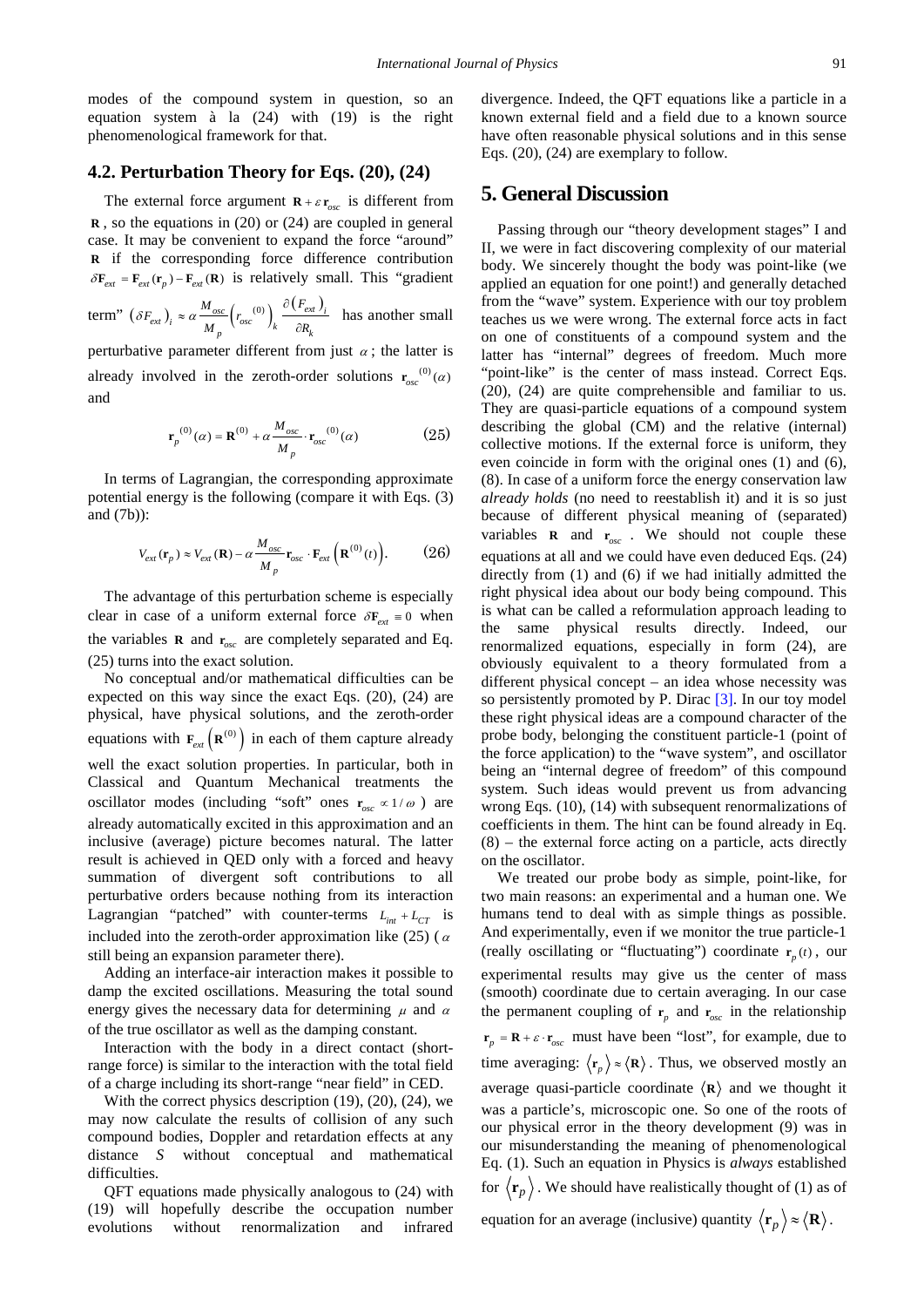Average (inclusive) character of some experimental notions is important for their practical observability, certainty, and determinism, but we idealize these notions and forget that they are built in reality due to summation (making correlations in an inclusive picture) and they do not exist as certain independently of them. In addition to this, the permanent coupling outlined above and factually present in the empirical wave equation (6) may be written in a way not revealing the right physics – the pumping term  $\propto \ddot{\mathbf{r}}_p$  rather than  $\propto \mathbf{F}_{ext}$ ; thus, the coupling is not considered as permanent (remember the adiabatic hypothesis in QFT) although it is such. Then attempts to couple coupled already things fail and we invent "renormalizations" and other weird "physics" on the go to get out of our conceptual impasse.

I did not write the damping explicitly, but I meant it: the sound observations leading to Eq. (6) are only possible due to oscillator's gradually transmitting its energy to the air or directly to a measuring device and this constitutes the role of the environment including an "observer". Even after damping out oscillations, our steady particle-1 remains permanently coupled within the oscillator and ready for new adventures. In Quantum Mechanics such a charge permanently coupled within the electromagnetic field oscillators (called an "electronium") is described with elastic and inelastic state-dependent form-factors briefly outlined in [\[7\].](#page-9-5) In 1948 T. Welton even proposed something analogous to (17), (22), and (24): his electron was permanently influenced with an "external force of electromagnetic field oscillators" (something like  $\mathbf{r}_{osc}^{(0)}(t)$ in Eq. (17)) and that led to the main part of the Lamb shift [\[8\].](#page-9-6) However, his estimations were considered qualitative, probably because such a "one-way" influence was hard to imagine (oscillators exist "everywhere in space" and influence the electron, but not vice versa). Had he figured out that the electron belonged to the field oscillators and that the latter described the relative, collective motions in a compound system (quasi-particles), the QED development might have taken another route.

Above we arrived at the right equation system after fulfilling an exact renormalization of two coefficients. Without profound analysis it may give an impression that renormalization is a good way of doing physics as it works. But let us not fool ourselves. Renormalizations may sometimes work because the correct equations (perturbative solutions in QFT) may be so simple that they can be guessed right from the obviously wrong ones. We constructed coupled Eqs. (10) from the original ones (1), (6), where the original ones worked nearly fine: the fundamental constants are defined precisely from them. To couple better (1) and (6) we first introduced wrong interaction terms that couple equations indeed, but such a trial coupling modified masses (equation coefficients), and then we decided to discard these obviously harmful modifications. Both our actions (1), (6)  $\rightarrow$  (10) and (14)  $\rightarrow$  (17) nearly canceled each other – the unexpected and unnecessary mass "corrections" were removed by hand (18) for the new equations to be compliant with the old ones (1) and (6). There was only a little chance that the net remainder of these zigzag "development stages",  $\alpha M_{osc}$   $\ddot{r}_{osc}$ would be good and Eqs. (1), (6) would become coupled correctly in the end. CED with its remainder  $\propto \ddot{r}_a$  and

runaway exact solutions, as well as all non renormalizable QFT, are bright examples of a failure of such a "selfinteraction approach". Thus, a "considerable success of renormalization" is a fluke [\[9\].](#page-9-7)

Since it is *we* who changed the coefficients twice, it is useless to study relationships between "bare" constants and "physical" ones: there were no bare ones in (1) and (6), but quasi-particle parameters  $M_{tot}$ ,  $\mu$ ,  $\omega$ , etc. The notion of a "bare" constant with a "wild value" was invented by people when they tried to keep bad (wild) corrections as legitimate ones and at the same time to not contradict the experimental measurements in accidentally renormalizable theories; thus the original constants were made "guilty": wild and cut-of dependent.

In reality it is the coefficient corrections  $\delta m$ ,  $\delta e$ , etc., due to the wrong trial "interaction Lagrangian" who are bad, not the original constants like ours  $M_p$ ,  $M_{osc}$ ,  $\omega$ , and  $\alpha$ , and it is precisely these bad corrections who are finally *entirely* discarded.

Hence, a "bare particle physics" is not a real physics at all, but a weird picture and a wrong interpretation imposed when people postulate wrong theoretical constructions as right and "force" them to describe the reality. Only a strong belief in correctness and uniqueness of the wrongly coupled equations and an *accidental* "success" of renormalizations make some accept this "bare particle physics" [\[6\].](#page-9-4) Indeed, the very first effect of coupling to something in quantum mechanics is quantum mechanical smearing and energy level formation rather than a "bare vacuum polarization" around a "steady bare charge", as if it were in classical dielectrics.

As well, the absence of soft radiation in the first Born approximation in QED (i.e., existing elastic processes, whose probability is zero in Nature, instead of inclusive ones, whose probability is unity) is a crying sign of a bad initial approximation apparently caused with a too superficial understanding of how the correct coupling must in reality be done and treated (see (19), (24) and (25) in § 4.2). Thus, the mainstream renormalization ideology is based on wrong ideas and notions, and even good agreement with experimental results (i.e., good physics at hand, like in Eq. (8)) does not help to infer the right conclusions because of imposed belief into "bare particle physics".

### **6. Conclusions**

We have seen that experimentally established Eqs. (1) and (6) could be misunderstood and coupled in a wrong way like in our simple mechanical case of "ringing a bell" due to our physical and mathematical errors. First, we advanced a wrong interaction Lagrangian (9) by analogy with (7a) that looked natural and innocent; next, we modified the obviously wrongly coupled equations with renormalizing masses in their kinetic terms. In our toy model the renormalizations could be fulfilled exactly in the equations or in the total Lagrangian. Fortunately the right microscopic equations were so simple that the renormalizations were practically the only "repair" to obtain them. Renormalized equations turned out to be the right ones and problem-free; however they revealed a different and surprising physics – that of permanently